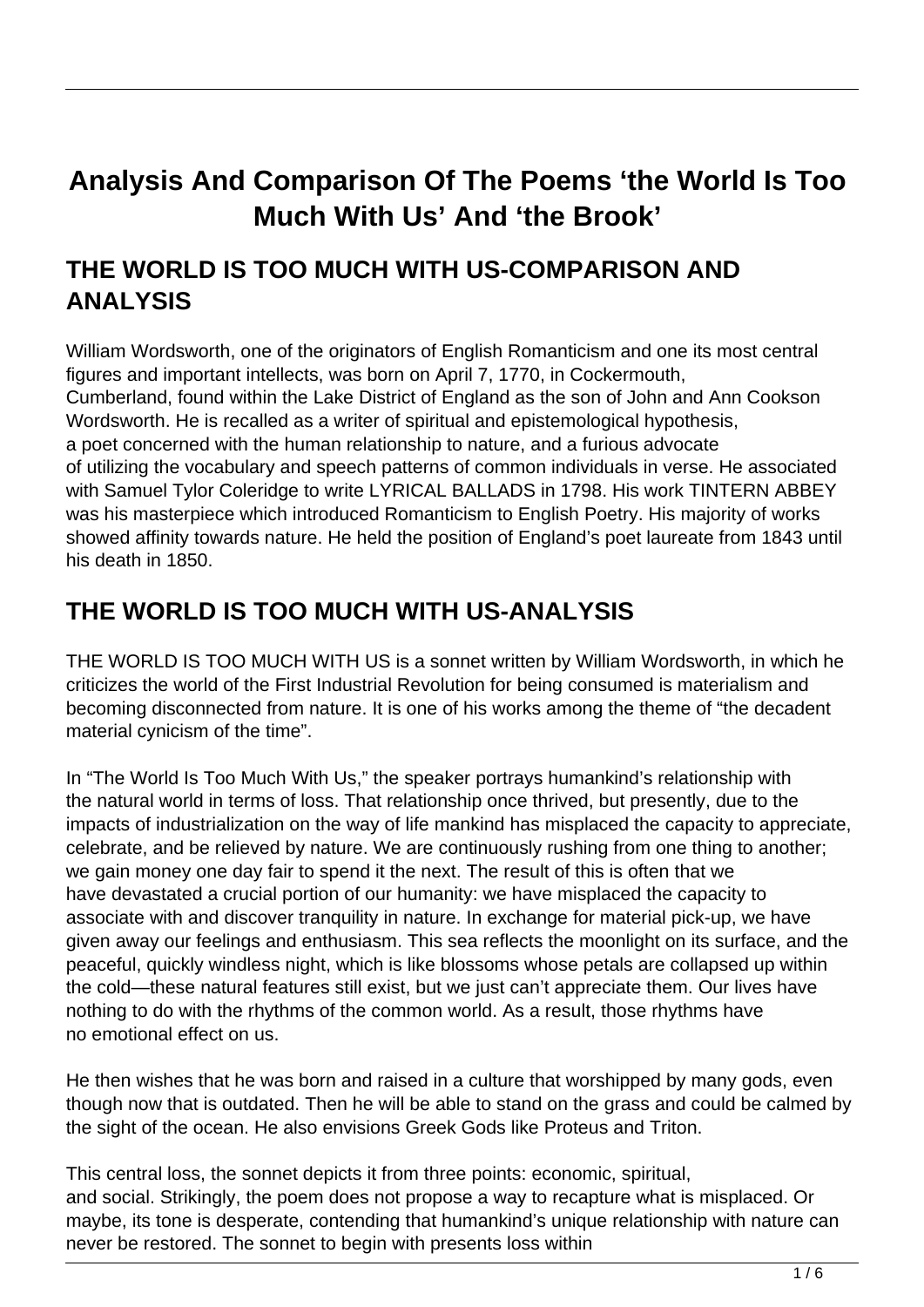the financial sense, certainly faulting urban life for the change in people's relationship with nature. Since the urban world has "too much" control over our lives, we are continuous "late and soon" or "Getting and spending." Modern people are continuously losing time or money. As working individuals in a progressively urban range, their lives are organized by a neverending series of arrangements and exchanges. By portraying nature as something that can be possessed, modern people have lost the power to think of relationships and feelings in anything but Economic terms.

Then comes spiritual loss. People in order to gain material wealth and progress they give away their hearts as price, which is the symbol of emotion and life. In return they gain a boon, actually a sordid boon, that is dirty and immoral. People have reduced themselves to a less than the human state. This made us out of tune and people gave away their ability to gain deep access to nature and now they are numb to its beauty.

The cultural loss is something permanent. The

speaker invokes Greek paganism, presenting a version of society in which nature played a bigger part in human life. But the pagan convention is "a creed outworn"—it's an antique, and no longer valuable. Once the speaker recognizes the uselessness of past conventions, his or her wishes come over as more whimsical than serious. "I'd rather be a Pagan" and "So might I" don't represent what the speaker believes is conceivable, but or maybe what he or she wishes were still possible. (lines are taken from the poem)- (1)

 As a part of present-day society, the speaker cannot get to nature in a way to create him- or herself "less forlorn." This doesn't mean that nature has been devastated; the "pleasant lea" still exists, it just doesn't relieve the speaker. At this minute of emotional despair, the finest he or she can do is envision a past that, in its fullest frame, is lost and blocked off.

# **METERS AND POETIC DEVICES**

### **· RHYME SCHEME**

The poem follows the rhyme scheme of a-b-b-a, a-b-b-a, c-d-c-d, c-d. This is a Petrarchan sonnet that has an octave and sestet. The octave is the problem part and sestet are the answer.

### **· IAMBIC PENTAMETER**

It is a meter consisting of five iambs.

"A Pagan suckled in a creed out."

### **· METAPHOR**

"We have given our hearts away, a sordid boon" (taken from the poem)- (2) acting both as a metaphor and oxymoron.

Sordid implies – worst aspects of human nature such as immorality, selfishness and greed.

Boon implies – blessing or benefit.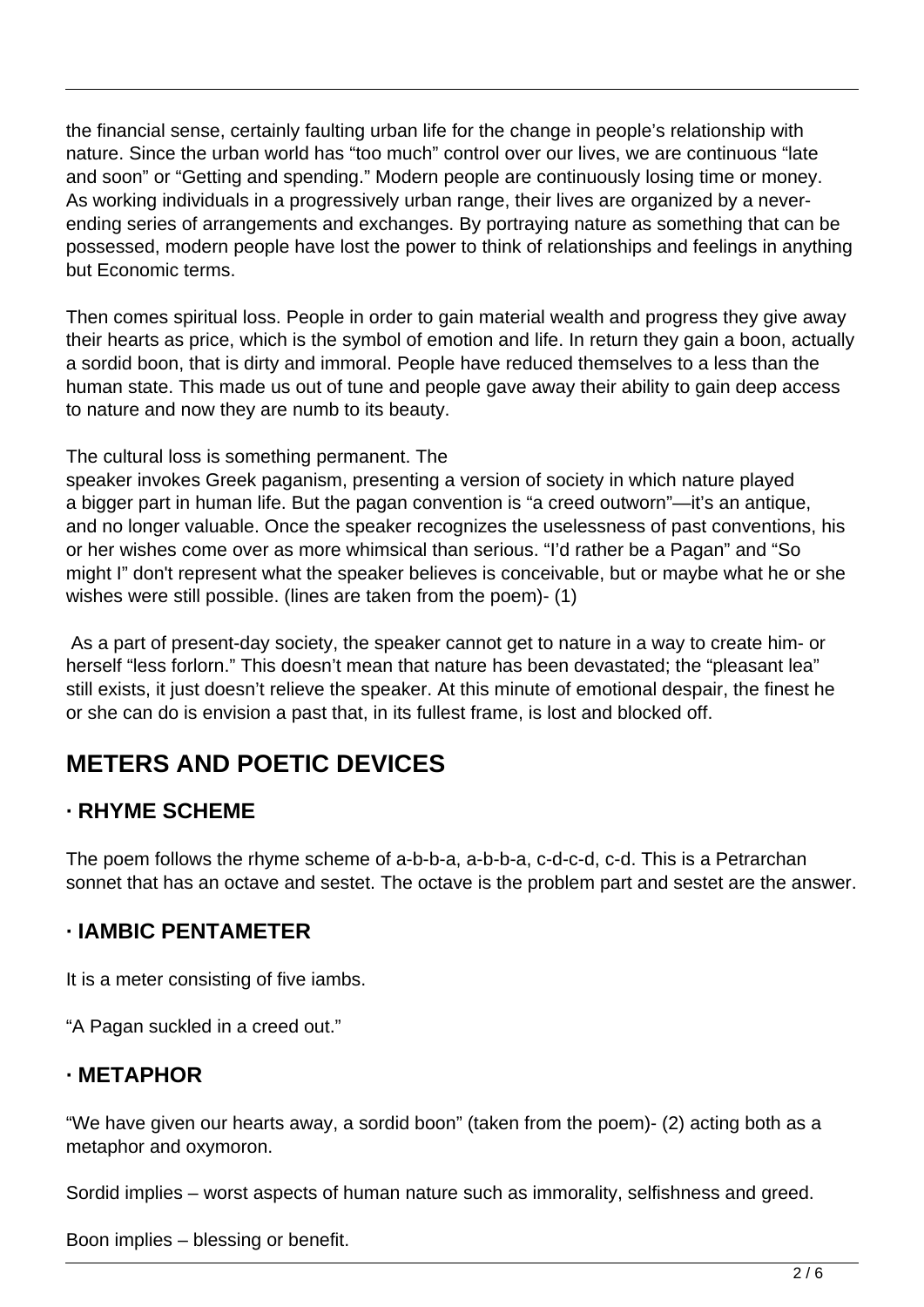### **· SONNET FORM**

Wordsworth utilizes an entirely organized frame, the Italian sonnet, which adjusts to a set of strict traditions. As in numerous sonnets by the Romantic writers, he makes pressure between the emotional, characteristic, and fluid subjects explored within the sonnet and the organized shape of the sonnet. This pressure reflects what was happening amid the Romantic Period, in which artists and poets were revolting within the organized world of the neoclassical period.

### **· ENJAMBMENT**

It is a thought in a poem that does not come to an end at a line break.

"Great God! I'd rather be

A Pagan suckled in a creed outworn." (taken from the poem)- (3)

### **· PERSONIFICATION**

It is to attribute human qualities to inanimate objects. In this, it has used in several places.

"sea that bears her bosom to the moon", "The winds that will be howling at all hours" and "sleeping flowers" (taken from the poem)- (4)

### **· ALLUSIONS**

This is a direct or indirect reference to a person, place, thing, idea, or any historical, political, cultural, or literary significance. This sonnet uses allusion to Greek mythology.

"Have sight of Proteus rising from the sea;

Or hear old Triton blow his wreathed horn." (taken from the poem)- (5)

### **· IMAGERY**

Here the poet has used images appealing to the sense of hearing, touching and sight such as;

"winds that will be howling"

"sleeping flowers"

"Proteus rise from the sea"

#### **· SIMILE**

There is only one simile in this poem and that is

"And are up-gathered now like sleeping flowers".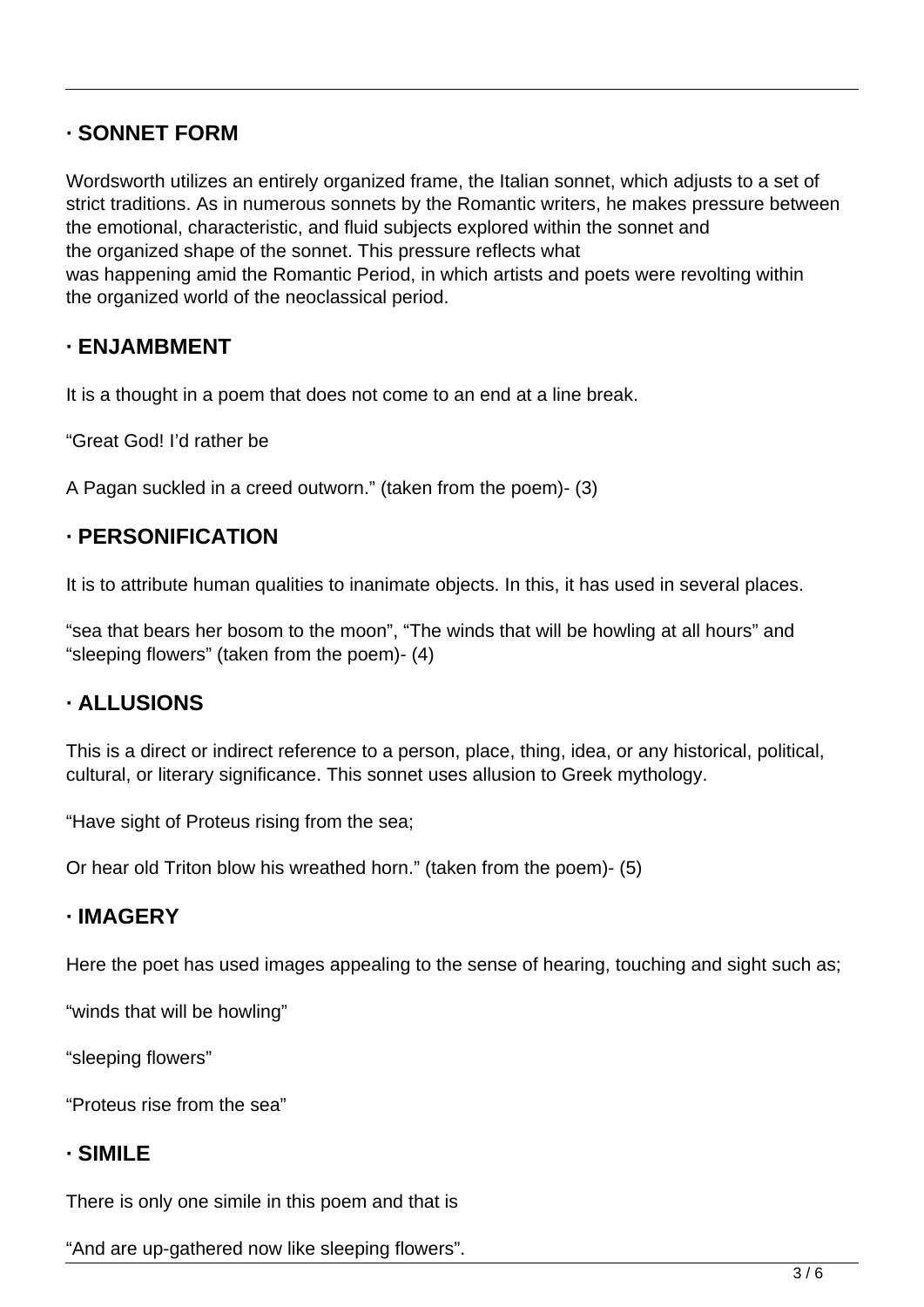### **· SYMBOLISM**

#### · THE SEA

The ocean symbolizes the helplessness of nature when confronted with the greed and danger of present-day materialism. Whereas the speaker presents the concept of nature in a common-sense early on within the sonnet, it isn't until the fifth line, wherein they specify the ocean, that nature takes any sort of physical frame.

#### · PAGANISM

Paganism within the sonnet symbolizes a strong association between humankind and the natural world.

# **THE BROOK BY ALFRED LORD TENNYSON**

Alfred Tennyson,1st Baron Tennyson, who was a poet was born on 6th August 1809 in Lincolnshire, England. During the reign of Queen Victoria, he held the position of Poet Laureate of Great Britain and Ireland. He is one of the well-known poets, who was awarded the Chancellor's Gold Medal at Cambridge for one of his works, "Timbuktu". More than any other Victorian-era author, Tennyson has appeared the exemplification of his age, both to his contemporaries and to present-day readers. Tennyson too excelled at penning brief verses, such as 'Break, Break, Break', 'The Charge of the Light Brigade, 'Tears, Sit out of gear Tears', and 'Crossing the Bar'. Much of his verse was based on classical mythological topics, such as 'Ulysses', although 'In Memoriam A.H.H.' was composed to commemorate his companion Arthur Hallam, a fellow writer and understudy at Trinity College, Cambridge after he passed on of a stroke at the age of 22. Tennyson moreover composed a

few outstanding blank verses including Idylls of the King, 'Ulysses', and 'Tithonus'.

# **THE BROOK-ANYALISIS**

The poem is a ballad in which the speaker—the brook, or stream, itself—undertakes a long and winding journey over the countryside to connect up with a large river. Tucked inside this apparently sweet lyric approximately a small stream are darker, more piercing topics of death, human impermanence, and nature's indifference to mankind, in spite of the fact that the lyric to emphasizes nature's sheer beauty. The poem's

most eminent characteristic is its refrain, "For men may come and men may go, / But I go on forever," which shows up four times all through the poem and captures both the fleetingness of human life and the steadiness of nature.

In Tennyson's "The Brook," the poem's refrain, "For men may come and men may go, / But I go on forever" is rehashed four times, as the speaker of the poem—the brook—emphasizes the central topic of the poem: that human life is short-lived, whereas the brook, as a portion of the larger tapestry of nature, will persevere forever.

 The refrain treats mankind as impermanent—as people who "come" and "go"—and nature as eternal. In reality, the only two verbs related to people within the poem are "come" and "go," recommending that human life is breezy and short-lived, which people don't endure the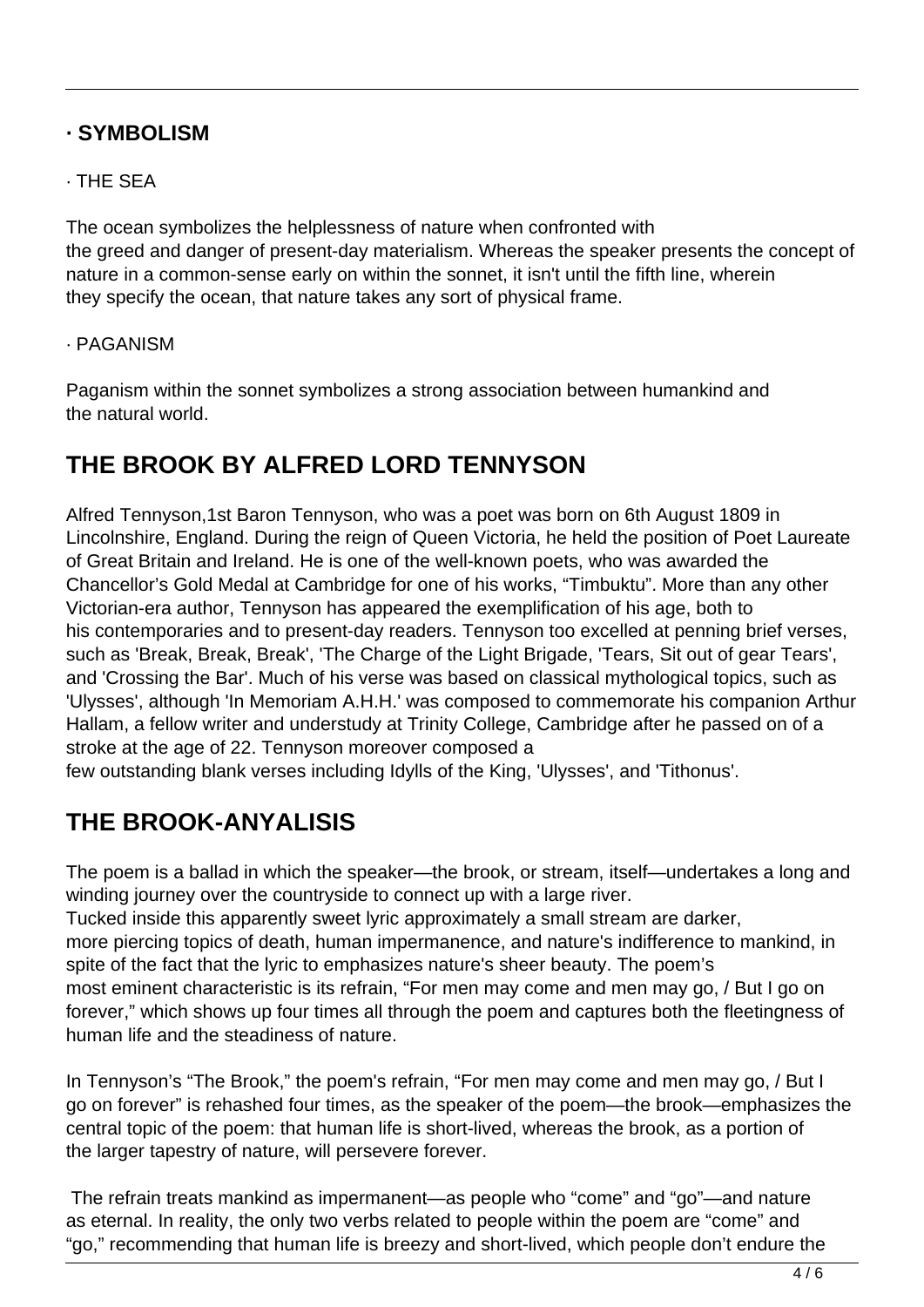way that nature does. The brook, in contrast, solidly states that "I go on forever." This claim of permanence is reinforced by the way that the brook shows up to be always renewing itself and changing all through the poem, adjusting easily to the surrounding scene.

# **STRUCTURE AND POETIC DEVICES**

## **· RHYME SCHEME**

a-b-a-b, c-d-c-d, e-f-e-f, g-h-g-h…. Written in Iambic tetrameter.

## **· EXTENDED METAPHOR**

The metaphor used here is an extended metaphor. The line "to join the brimming river" stands for the course of human life, that is from birth to death.

## **· PERSONIFICATION**

Brook is personified in this poem.

## **· IMAGERY**

"I babble on the pebbles"

## **· REFRAIN**

It is the repetition of a word or a phrase. "For men may come and men may go".

## **· ONOMATOPOEIA**

It is the figure of speech that represents the sound associated with an object.

Forex:-"Babble".

## **· SYMBOLISM**

The brook represents the life of a person. It denotes the different phases of life that a man should go through.

# **COMPARISON BETWEEN TWO POEMS**

Both the poems reflect the beauty and power of nature. As mentioned in the first poem by Wordsworth that the modern generation is lacking love and respect towards nature so that they can't enjoy its beauty. That this poem also took birth from this thought by Tennyson. During the Industrial revolution, England started losing much of its natural beauty and sources. So, in order to make people realize nature's importance (which had been threatened by the rise of the newly mechanized world), they wrote about humankind and nature.